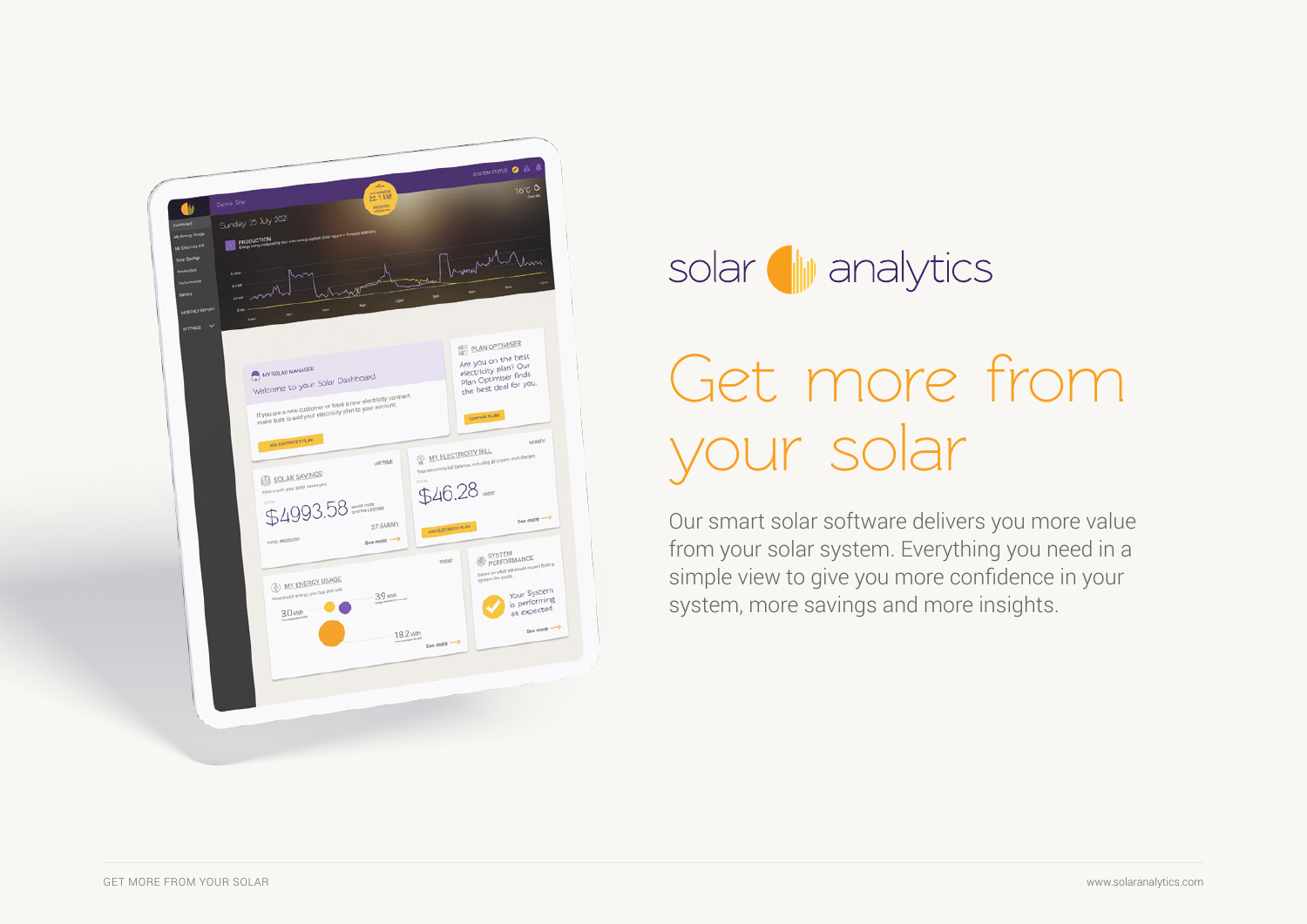## Everything you need True Performance monitoring



See if your solar is performing as it should, and if it's not, we'll let you know.



#### Plan Optimiser

Take the guesswork out of saving on energy bills.



### Savings Analysis

Watch your savings grow with the most accurate savings calculations.



### Battery Calculator

Choose the right time and the right battery for you.



### Energy Insights

Full visibility over your energy usage and when to best use your solar.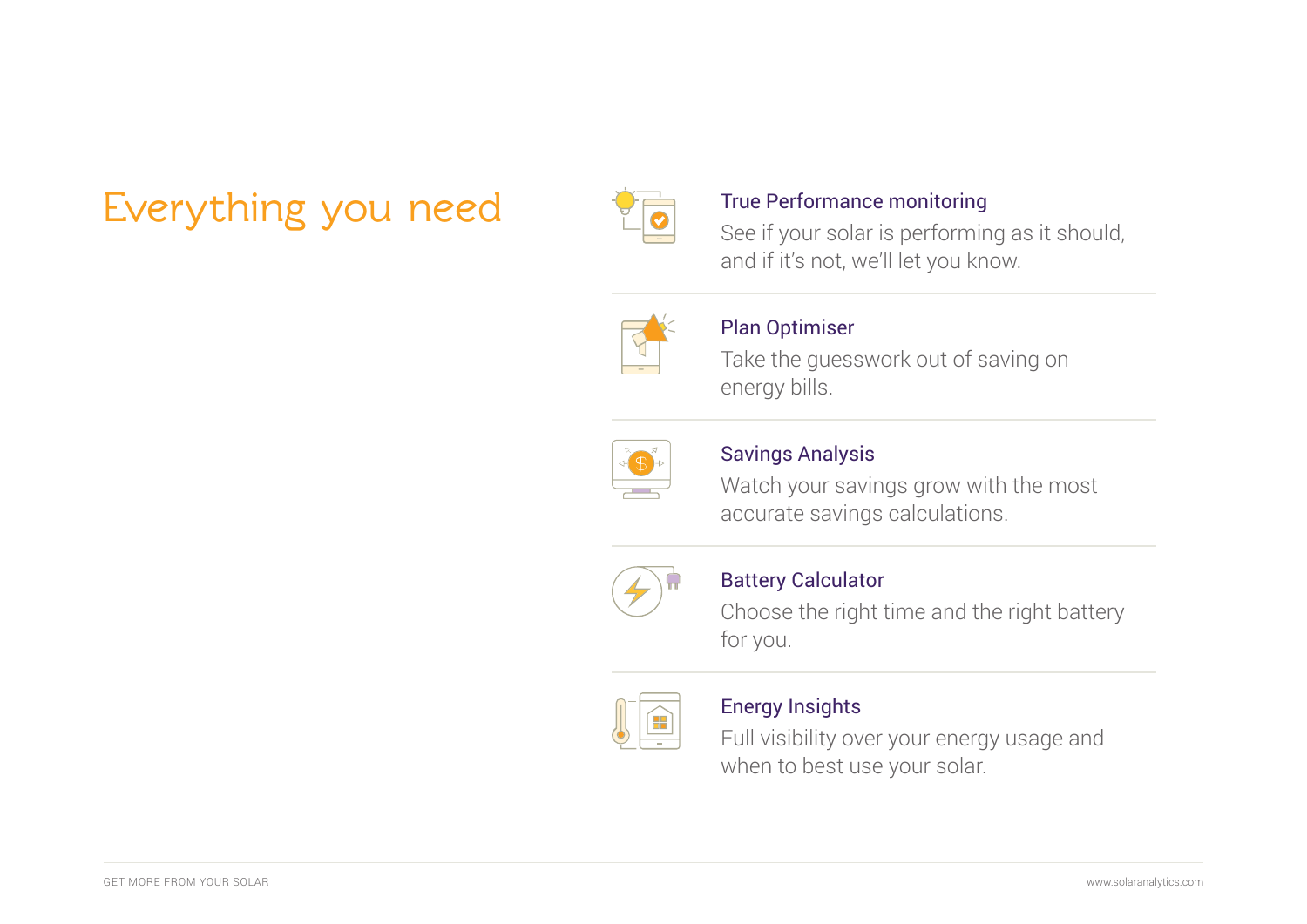### **Plan Optimiser**

Uses your actual household solar and energy data to compare the best available energy plans currently on the market and highlights the best plan for you.

Automatically updates new plans on offer and regularly recalculates your potential savings.

This allows you to know you're always on the best energy plan.

No assumptions, just clear comparisons.

| Demo Site<br>MМ<br><< Back                                                                                         |                                                                                                                                                                    | SYSTEM STATUS <b>O A</b>                                                                                                                          |
|--------------------------------------------------------------------------------------------------------------------|--------------------------------------------------------------------------------------------------------------------------------------------------------------------|---------------------------------------------------------------------------------------------------------------------------------------------------|
| Dashboard<br>My Energy Usage<br>My Electroity Bill<br>Solar Savings<br>Production<br>Performance<br><b>Battery</b> | 圖 Plan Optimiser<br>RECOMMENDED PLAN OPTION<br>You could be saving on your plan<br>right now!<br>BASED ON YOUR PREVIOUS<br>\$135.51<br><b>3MTHS OF ENERGY DATA</b> | MY SOLAR MANAGER<br>You need to double check your<br>current plan is correct before<br>comparing it to the market offers.<br>ADD ELECTRICITY PLAN |
| MONTHLY REPORT<br>$\checkmark$<br><b>SETTINGS</b>                                                                  | CURRENT PLAN**<br>\$0.24<br>FLAT<br>TARIFF TYPE<br>FLAT RATE PLAN<br>小里小<br>一副。                                                                                    | S441.46<br>$\frac{N}{\text{prsc}}$<br>$$1.51$<br>supply CH<br>\$0.13<br>\$305.<br><b>TOT HTM C</b><br>Y.<br>SO.80<br><b>DASC</b>                  |
|                                                                                                                    | MARKET PLANS**<br>\$0.28<br>UOT<br>FLAT<br>TARIFF TYPE<br>All Day Breakfast<br>$(\delta \delta)$                                                                   | <b>SO.17</b><br>SOLAR FIT<br>\$34<br><b>ATM</b> <sub>E</sub><br>$\frac{N}{D/2C}$<br>$$0.53$<br>supply CH<br>\$0.10                                |
|                                                                                                                    | \$0.19<br>FLAT<br>NSW Online Member -<br>TARIFF TYPE<br>゚゚<br>Anytime<br>\$0.26                                                                                    | \$3<br>$\cal{M}$<br>$$0.95$<br>supply ch<br>pisc<br>SO.O7<br>\$0.19<br>$$0.13$ off peak<br><b>SMOULDER</b>                                        |
|                                                                                                                    | FLAT<br>PEAK<br>TARIFF TYPE<br>Smile Power<br>Flexi_EA011<br>M momentum<br>TOU<br><b>GLOSAVE Residential</b>                                                       | A me<br>M<br>\$0.88<br>\$0.03<br>\$0.13<br>\$0.13<br>SQ.38                                                                                        |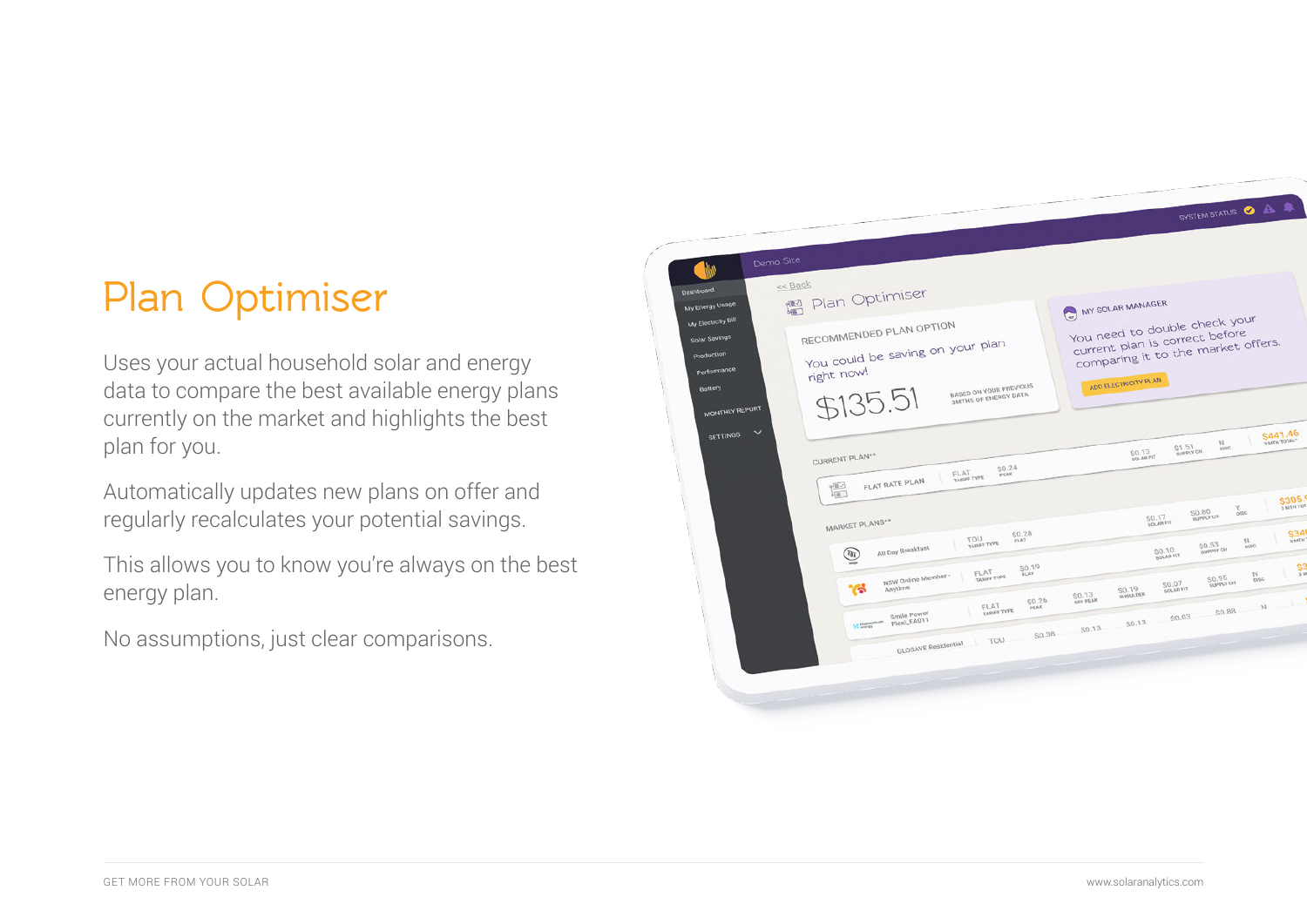### **True Performance**

Our patented algorithms calculate exactly how much energy you should be producing every day of the year.

We constantly monitor and analyse to let you and your retailer know when your solar system isn't performing at its peak.

Improved performance, faster fault rectification and more uptime means greater solar savings and faster payback.

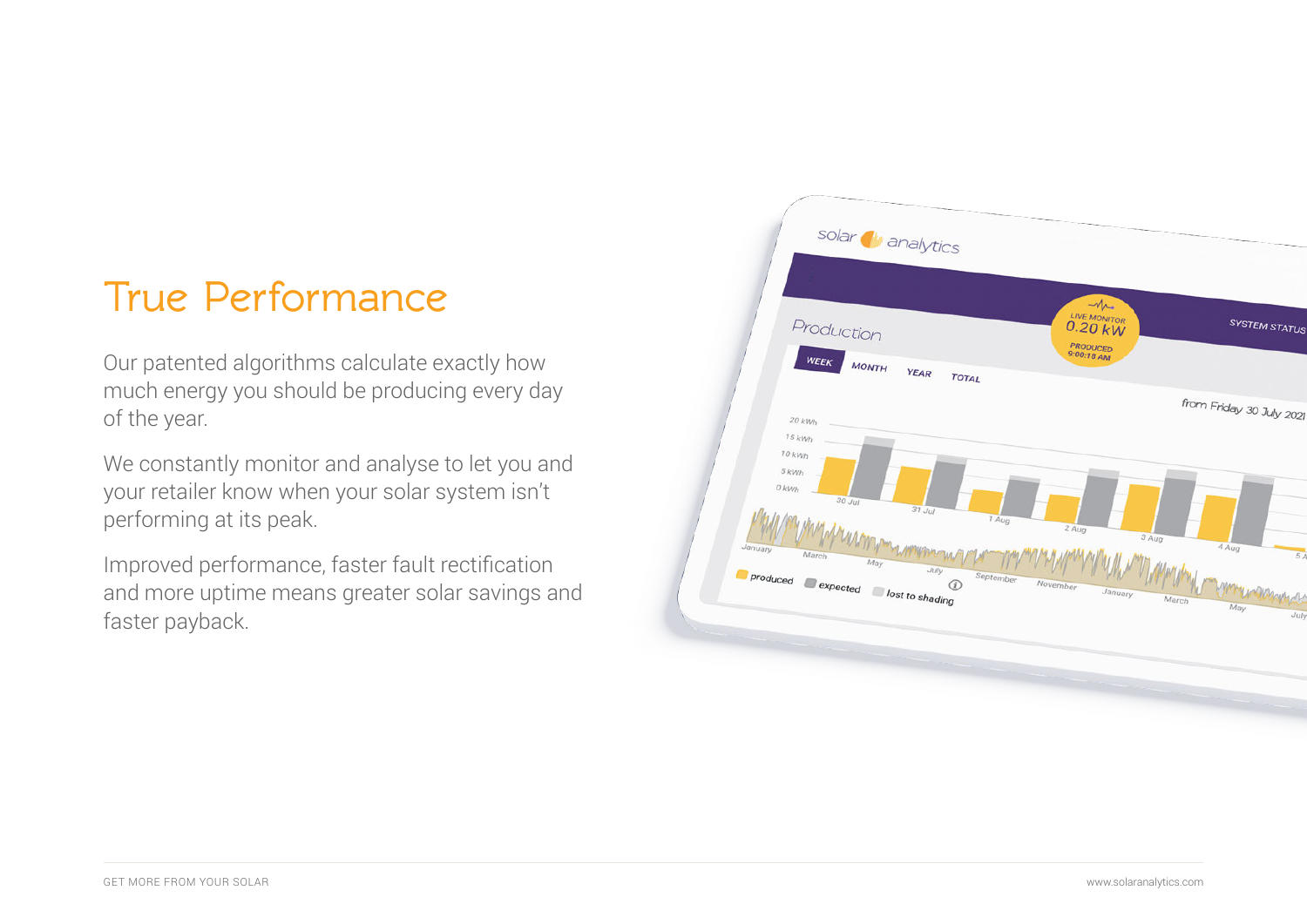### **Savings Insights**

We translate all your kWh into dollars so you can see exactly how much savings your system is delivering right from day one.

Easily track the payback of your investment from your solar savings.

See how the various costs and credits of your plan add up to help you anticipate your electricity bill.

Know when it is the right time for you to make the investment in a battery.

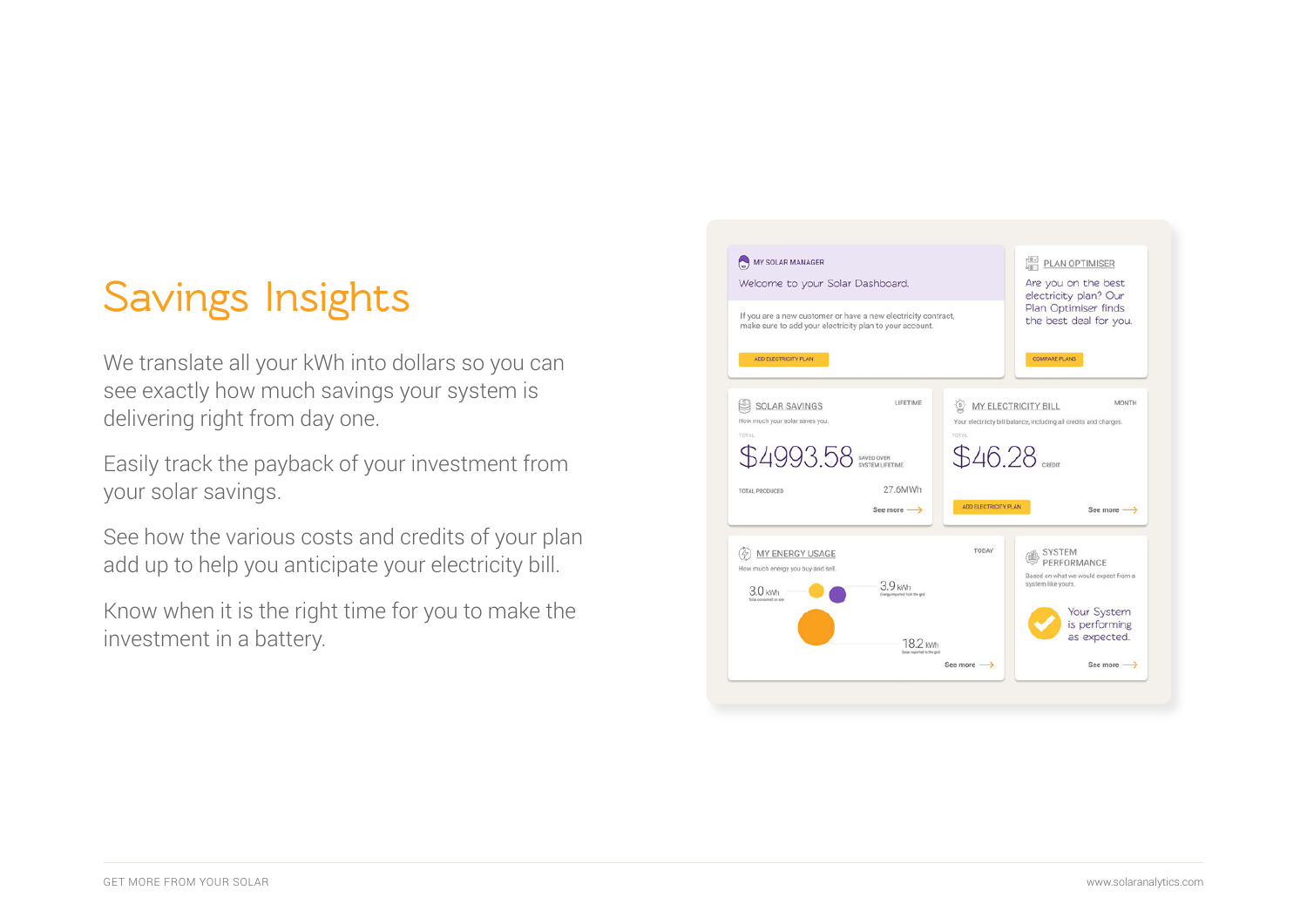### **How it works**



### 1. Data from anywhere

Your solar and energy data can be collected directly from the inverter or via the Solar Smart Monitor



#### All the data you need 2.

The exact characteristics of your system and your home's energy pattern create your unique energy profile ready for analysis



#### Smart Algorithms 3.

Through our patented algorithms, we turn your data into information you understand and clear insights to ensure you maximise your savings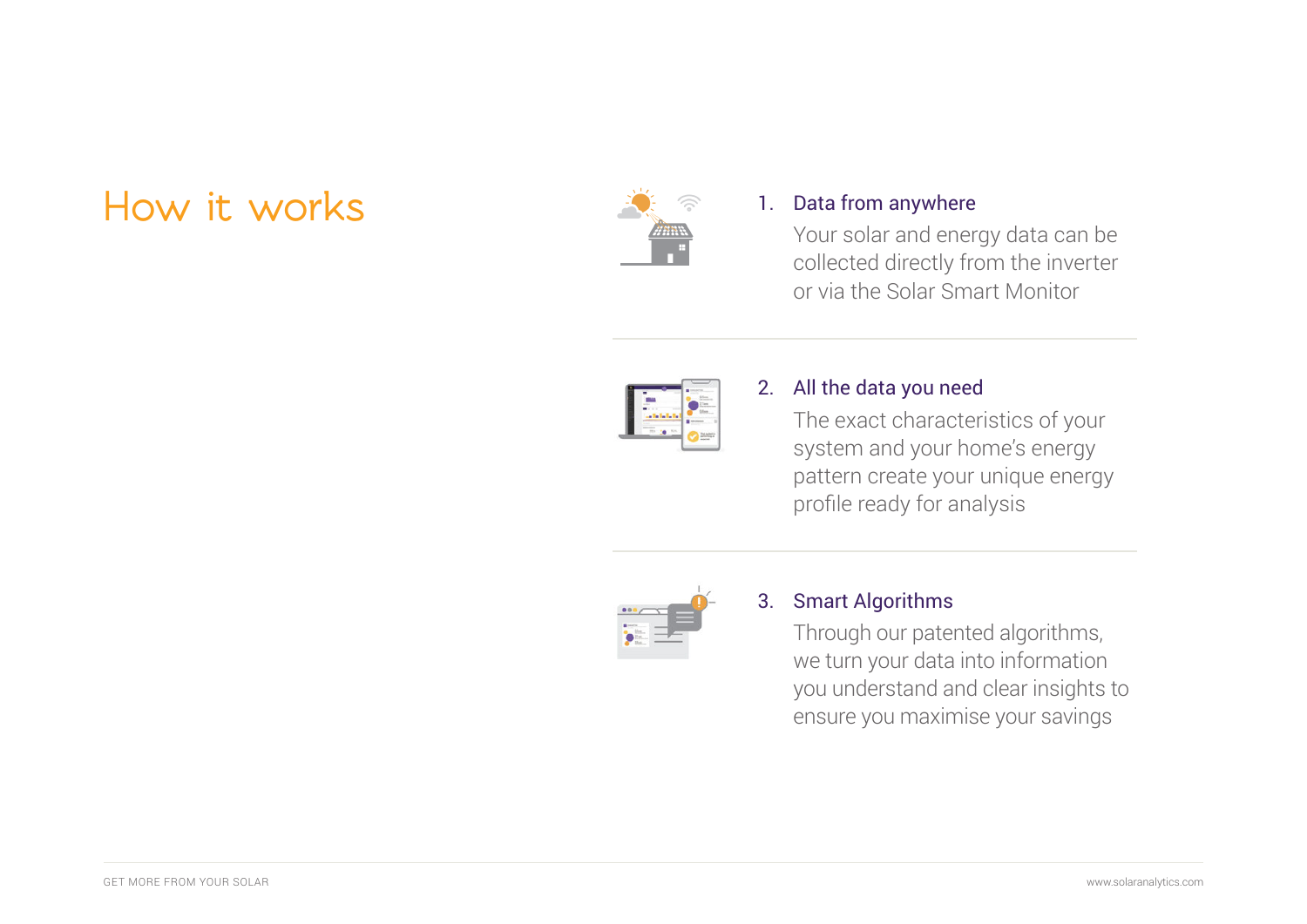### **How to get it**

Solar Analytics works with solar retailers to deliver you the most comprehensive experience with your solar. From installation and commissioning, to ongoing service and maintenance, to celebrating savings and payback, Solar Analytics and your solar retailer together ensure that you Get More from Your Solar.

Solar Analytics' products and services are available through any solar retailer.

Talk to your solar retailer about getting Solar Analytics today.

"Less than a month in, Solar Analytics has already saved us money."

Jason T, Blaxand NSW